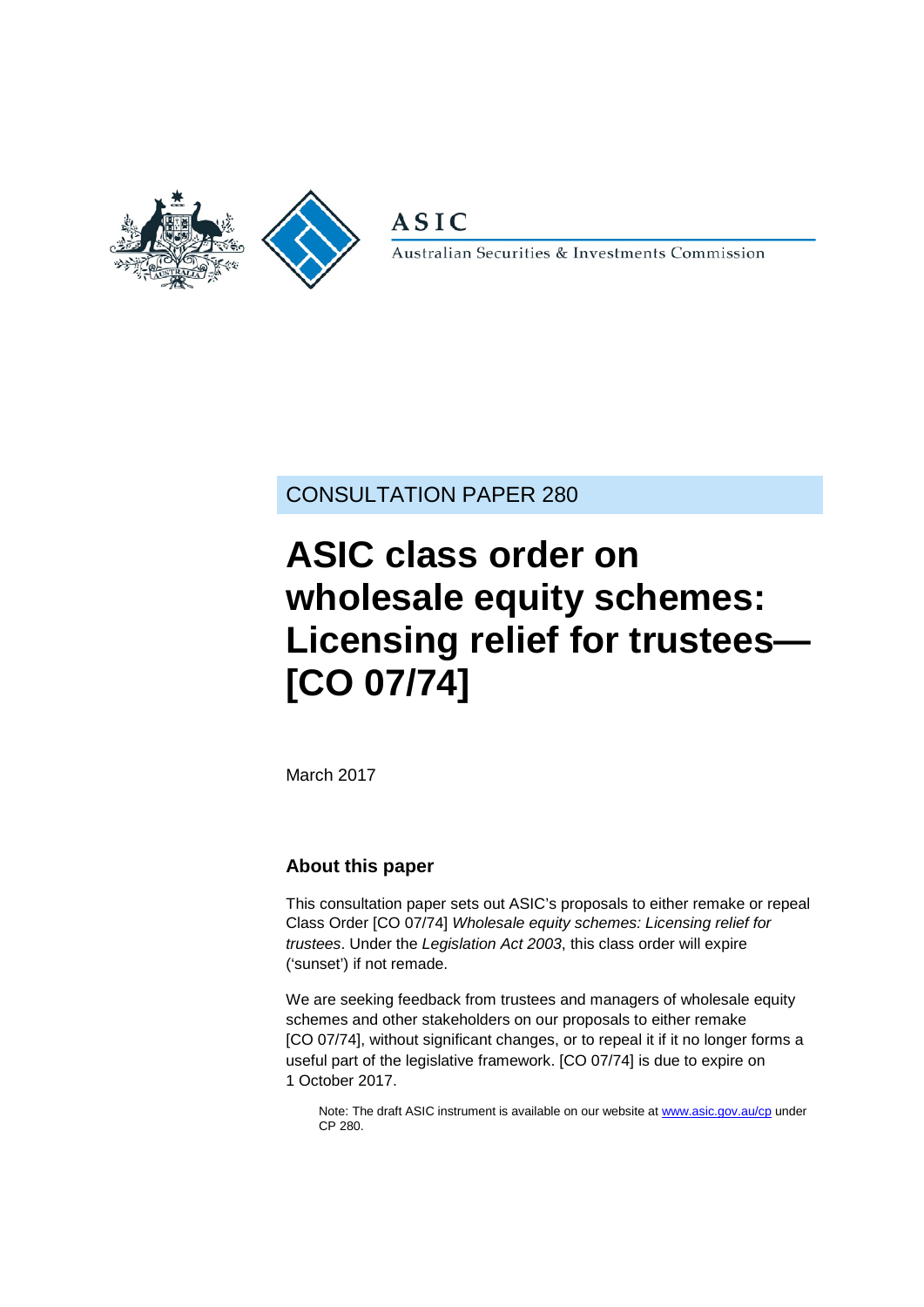#### **About ASIC regulatory documents**

In administering legislation ASIC issues the following types of regulatory documents.

**Consultation papers**: seek feedback from stakeholders on matters ASIC is considering, such as proposed relief or proposed regulatory guidance.

**Regulatory guides**: give guidance to regulated entities by:

- explaining when and how ASIC will exercise specific powers under legislation (primarily the Corporations Act)
- explaining how ASIC interprets the law
- describing the principles underlying ASIC's approach
- giving practical guidance (e.g. describing the steps of a process such as applying for a licence or giving practical examples of how regulated entities may decide to meet their obligations).

**Information sheets**: provide concise guidance on a specific process or compliance issue or an overview of detailed guidance.

**Reports**: describe ASIC compliance or relief activity or the results of a research project.

#### **Document history**

This paper was issued on 15 March 2017 and is based on the Corporations Act as at the date of issue.

#### **Disclaimer**

The proposals, explanations and examples in this paper do not constitute legal advice. They are also at a preliminary stage only. Our conclusions and views may change as a result of the comments we receive or as other circumstances change.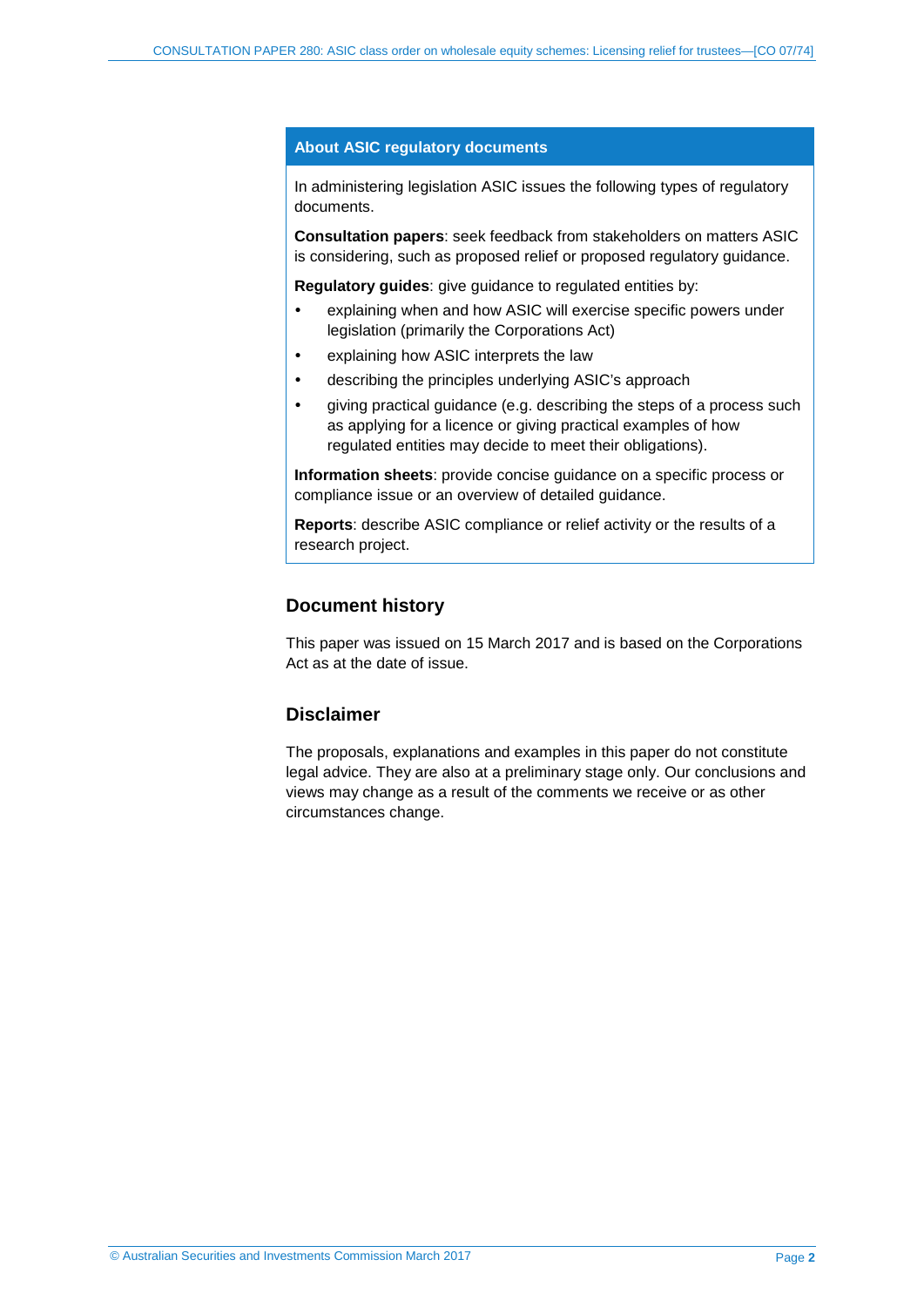## **Contents**

| A |                                                                   |  |  |
|---|-------------------------------------------------------------------|--|--|
|   |                                                                   |  |  |
|   |                                                                   |  |  |
| в | Class Order [CO 07/74] Wholesale equity schemes: Licensing relief |  |  |
|   |                                                                   |  |  |
|   |                                                                   |  |  |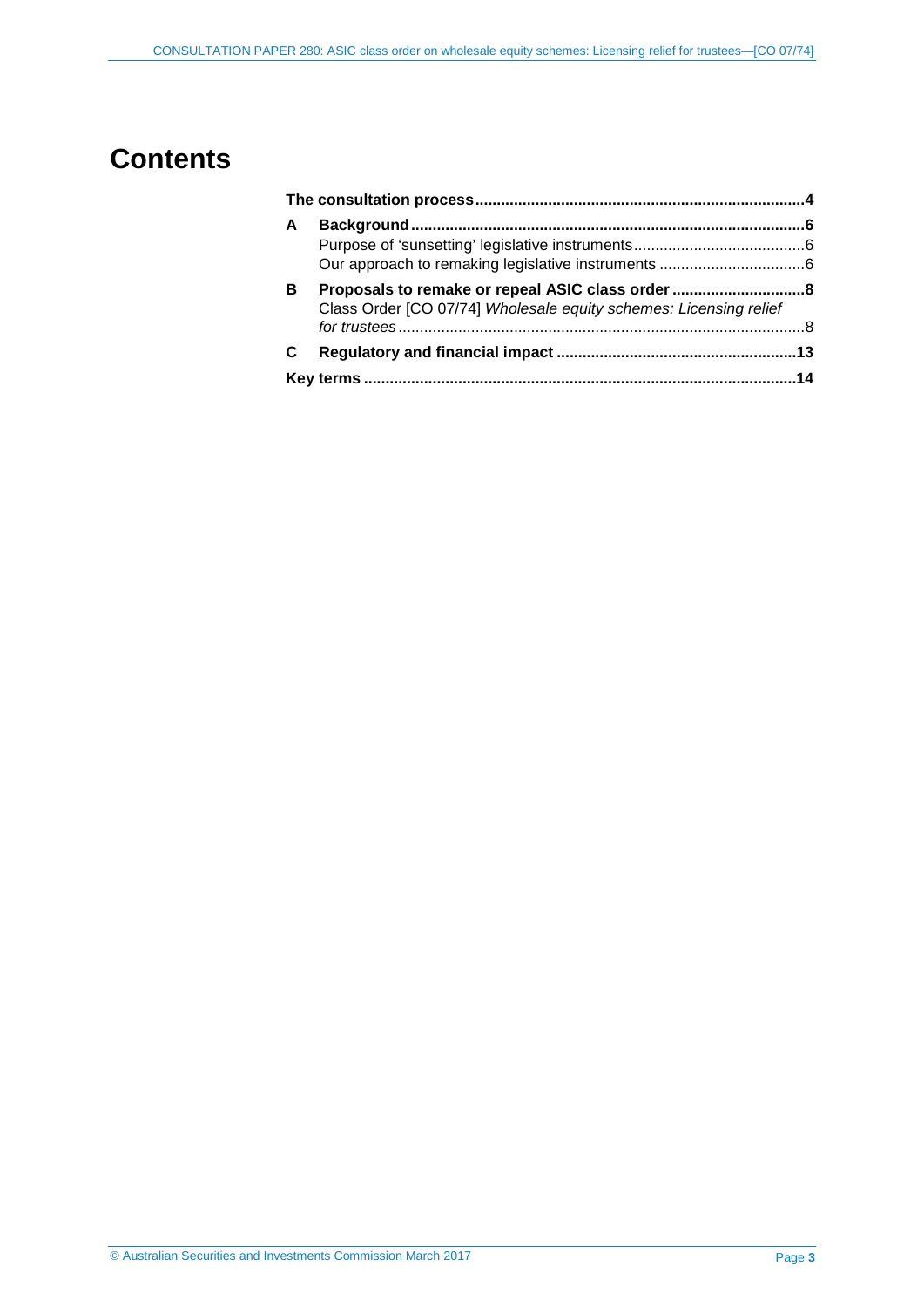### <span id="page-3-0"></span>**The consultation process**

You are invited to comment on the proposals in this paper, which are only an indication of the approach we may take and are not our final policy.

As well as responding to the specific proposals and questions, we also ask you to describe any alternative approaches you think would achieve our objectives.

We are keen to fully understand and assess the financial and other impacts of our proposals and any alternative approaches. Therefore, we ask you to comment on:

- the likely compliance costs;
- the likely effect on competition; and
- other impacts, costs and benefits.

Where possible, we are seeking both quantitative and qualitative information.

We are also keen to hear from you on any other issues you consider important.

Your comments will help us develop our policy on wholesale equity schemes. In particular, any information about compliance costs, impacts on competition and other impacts, costs and benefits will be taken into account if we prepare a Regulation Impact Statement: see Section [C,](#page-12-0) 'Regulatory and financial impact'.

#### <span id="page-3-1"></span>**Making a submission**

You may choose to remain anonymous or use an alias when making a submission. However, if you do remain anonymous we will not be able to contact you to discuss your submission should we need to.

Please note we will not treat your submission as confidential unless you specifically request that we treat the whole or part of it (such as any personal or financial information) as confidential.

Please refer to our privacy policy at [www.asic.gov.au/privacy](http://www.asic.gov.au/privacy) for more information about how we handle personal information, your rights to seek access to and correct personal information, and your right to complain about breaches of privacy by ASIC.

Comments should be sent by 13 April 2017 to:

Caitilin Hawkins Senior Lawyer, Investment Managers and Superannuation Australian Securities and Investments Commission Level 7, 120 Collins Street Melbourne VIC 3000 facsimile: 03 9280 3444 email: [caitilin.hawkins@asic.gov.au](mailto:caitilin.hawkins@asic.gov.au)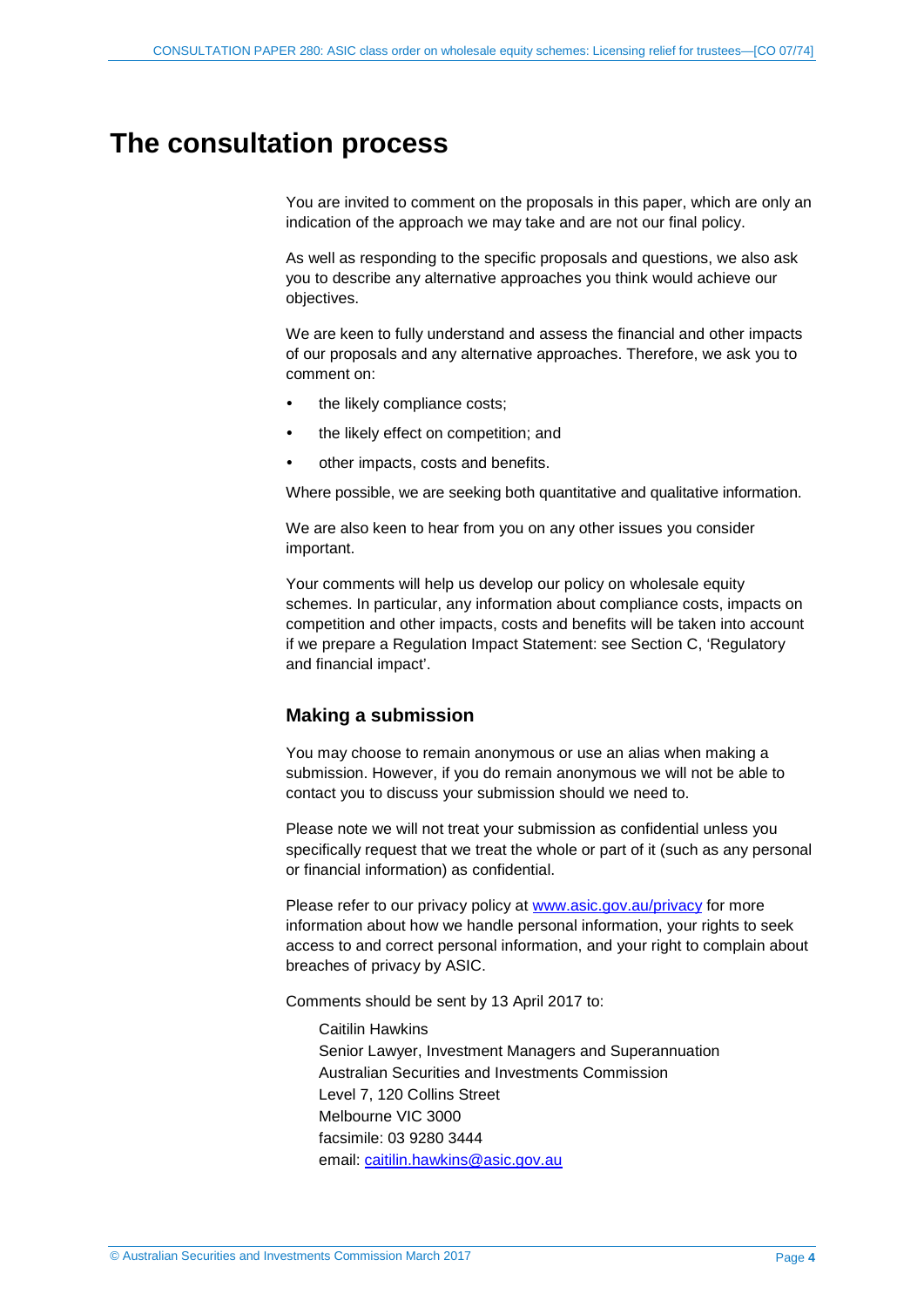### **What will happen next?**

| Stage 1 | 15 March 2017  | ASIC consultation paper released                                                        |
|---------|----------------|-----------------------------------------------------------------------------------------|
| Stage 2 | 13 April 2017  | Comments due on the consultation paper                                                  |
| Stage 3 | September 2017 | Commencement of remade instrument or<br>repeal of instrument (with transitional relief) |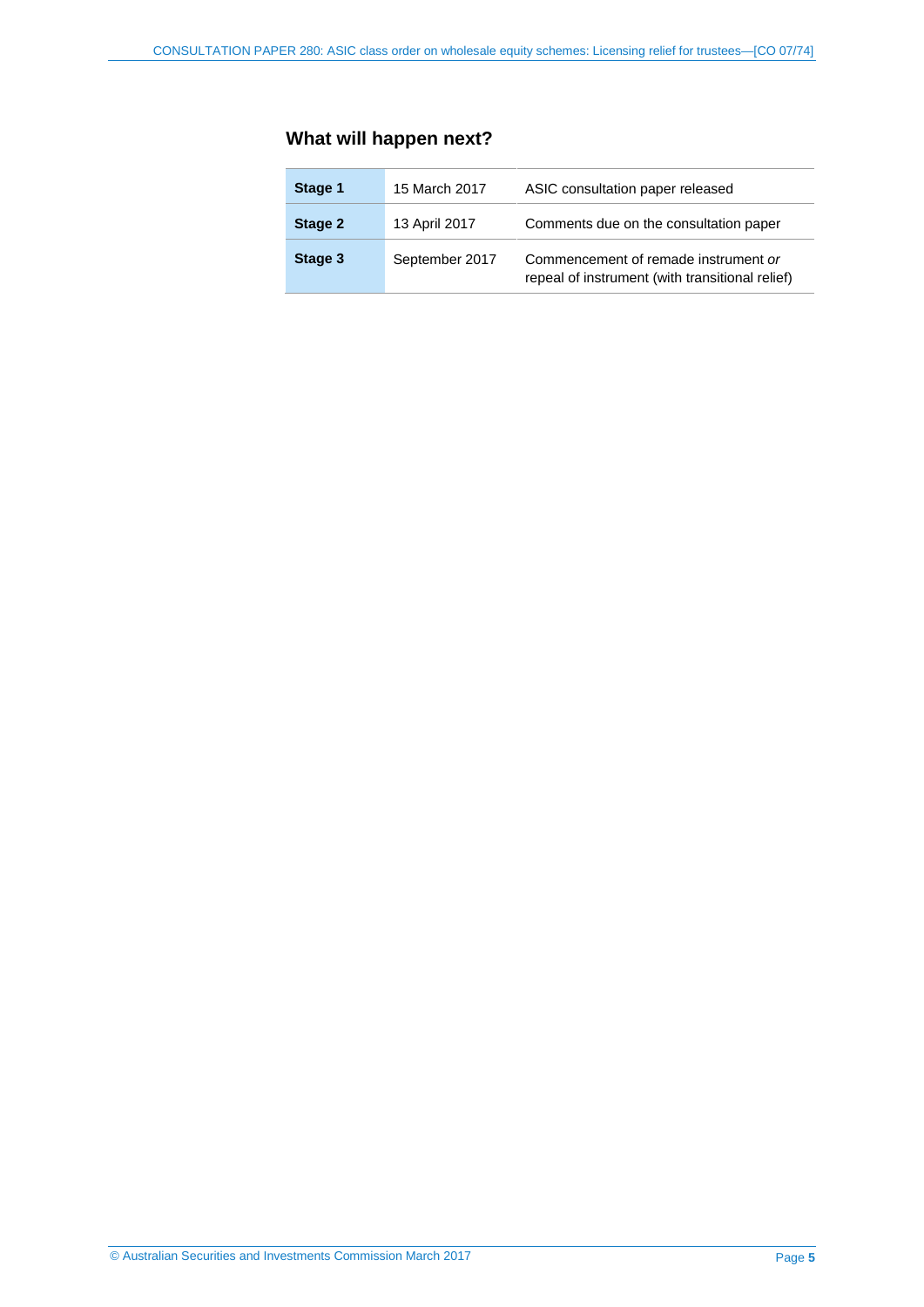# <span id="page-5-0"></span>**A Background**

#### **Key points**

Legislative instruments, such as class orders, are repealed automatically, or 'sunset', after 10 years, unless action is taken to exempt or preserve them. We will consult on all sunsetting legislative instruments that have more than a minor or machinery regulatory impact.

### <span id="page-5-1"></span>**Purpose of 'sunsetting' legislative instruments**

- 1 Under the *Legislation Act 2003*, legislative instruments cease automatically, or 'sunset', after 10 years, unless action is taken to exempt or preserve them. Section 50(1) repeals a legislative instrument on either 1 April or 1 October—whichever date occurs first on or after the  $10<sup>th</sup>$  anniversary of its registration on the Federal Register of Legislation (FRL). Repeal does not undo the past effect of the instrument.
	- 2 To preserve its effect, a legislative instrument, such as a class order, must be remade before the sunset date. The purpose of sunsetting is to ensure that instruments are kept up to date and only remain in force while they are fit for purpose.
	- 3 If an instrument is deemed to no longer serve a regulatory purpose, we will consult on repealing it. We will repeal instruments rather than allow them to sunset so that industry is certain of our intentions and confident that, where instruments are removed, this was our intention.

#### <span id="page-5-2"></span>**Our approach to remaking legislative instruments**

- 4 If it is necessary to remake a legislative instrument, our focus is on making it clear and user friendly. We will also, where possible, simplify and rationalise its content and conditions. For example, we will remove or reduce an obligation or burden in a legislative instrument if we are able to do so without undermining ASIC's priorities of promoting investor and consumer trust and confidence and ensuring fair and efficient markets.
- 5 We will consult affected stakeholders on all ASIC legislative instruments that have more than a minor or machinery regulatory impact, and are subject to sunsetting, to ensure:
	- (a) we are able to carefully consider the continuing regulatory and financial impact of the instrument; and
	- (b) the instrument retains its effectiveness in addressing an identified issue or problem.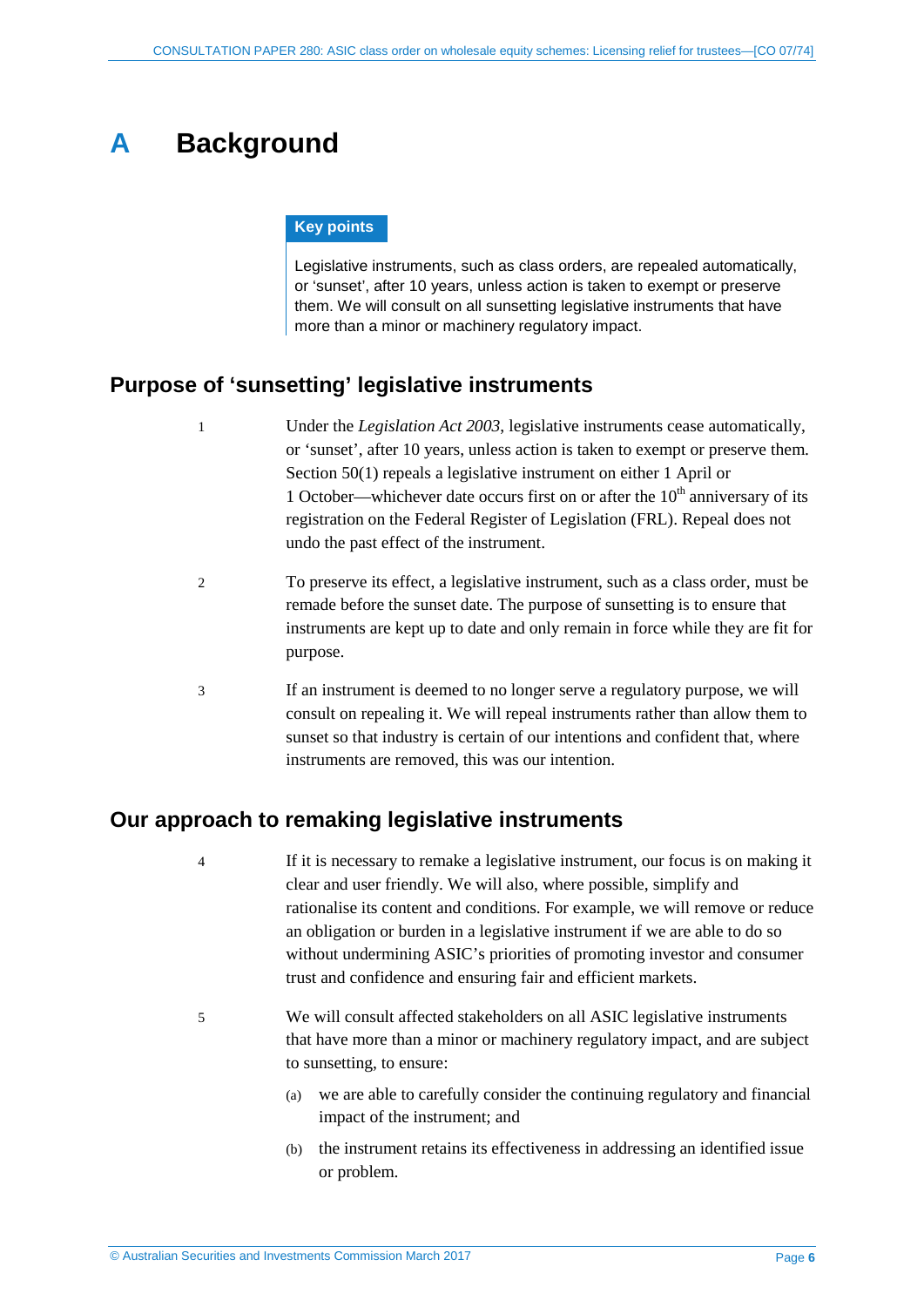6 Generally, a Regulation Impact Statement (RIS) is required for new and amended policy that has a significant regulatory impact: see the [Australian](https://www.cuttingredtape.gov.au/handbook/australian-government-guide-regulation)  [Government Guide to Regulation.](https://www.cuttingredtape.gov.au/handbook/australian-government-guide-regulation) We will review, including public consultation, all class orders that have a significant regulatory impact before the scheduled sunset date. Where our review finds that a class order is not operating effectively and efficiently, we will prepare a RIS to assess any proposed changes to the class order that are not minor and machinery. Where the class order is operating effectively and efficiently, we will remake the instrument without substantive changes.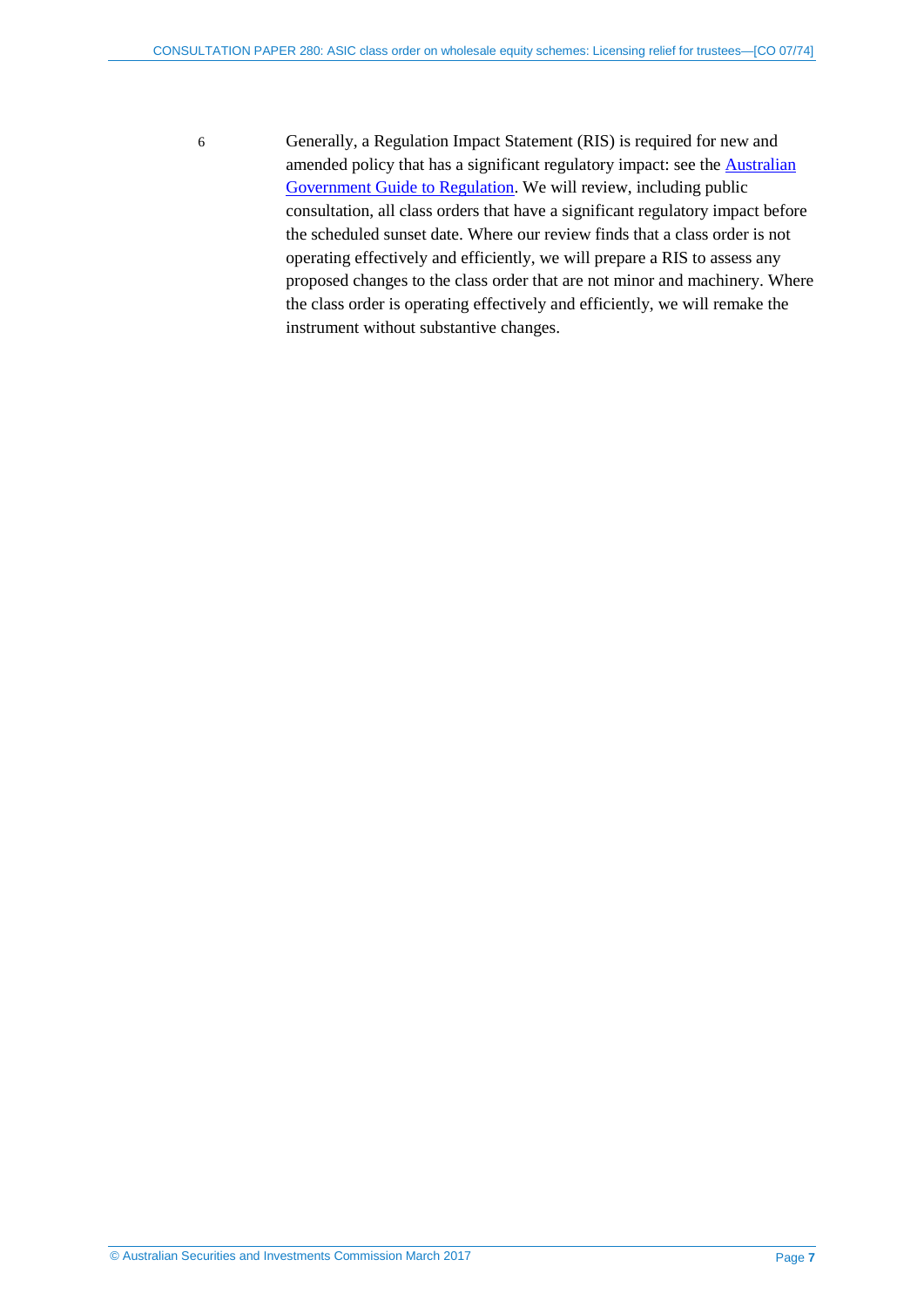### <span id="page-7-0"></span>**B Proposals to remake or repeal ASIC class order**

#### **Key points**

We are proposing to either:

- remake Class Order [CO 07/74] *Wholesale equity schemes: Licensing relief for trustees*, without significant changes, if it continues to form a useful part of the legislative framework; or
- repeal [CO 07/74] if it no longer forms a useful part of the legislative framework.

[CO 07/74] sunsets on 1 October 2017.

If we remake [CO 07/74], it will be redrafted using ASIC's current style and format, while preserving the current effect of the instrument. The draft ASIC instrument, which reflects the minor amendments proposed in this paper, is available on our website at [www.asic.gov.au/cp](http://www.asic.gov.au/regulatory-resources/find-a-document/consultation-papers/) under CP 280.

If we repeal [CO 07/74], we are proposing that transitional relief will be provided until 1 October 2018 to provide sufficient time for entities that rely on the relief to make alternative arrangements.

### <span id="page-7-1"></span>**Class Order [CO 07/74]** *Wholesale equity schemes: Licensing relief for trustees*

#### **Background**

7 A 'wholesale equity scheme' is essentially an unregistered managed investment scheme that primarily invests in securities of unlisted companies and whose members are all wholesale clients. For tax reasons, wholesale equity schemes are usually structured by the manager using a multiple unit trust structure with separate corporate trustees that are related bodies corporate of the manager.

8 Part 7.6 of the *Corporations Act 2001* (Corporations Act) is likely to require a trustee of a wholesale equity scheme to hold an Australian financial services (AFS) licence to provide 'wholesale equity financial services' by:

- (a) dealing in investment products that form part of the trust property of the wholesale equity scheme; and
- (b) providing a custodial or depository service in relation to the investment products of the trust.

This is even though the scheme is effectively being operated by the manager that already holds an AFS licence and that takes responsibility for the operation of the scheme.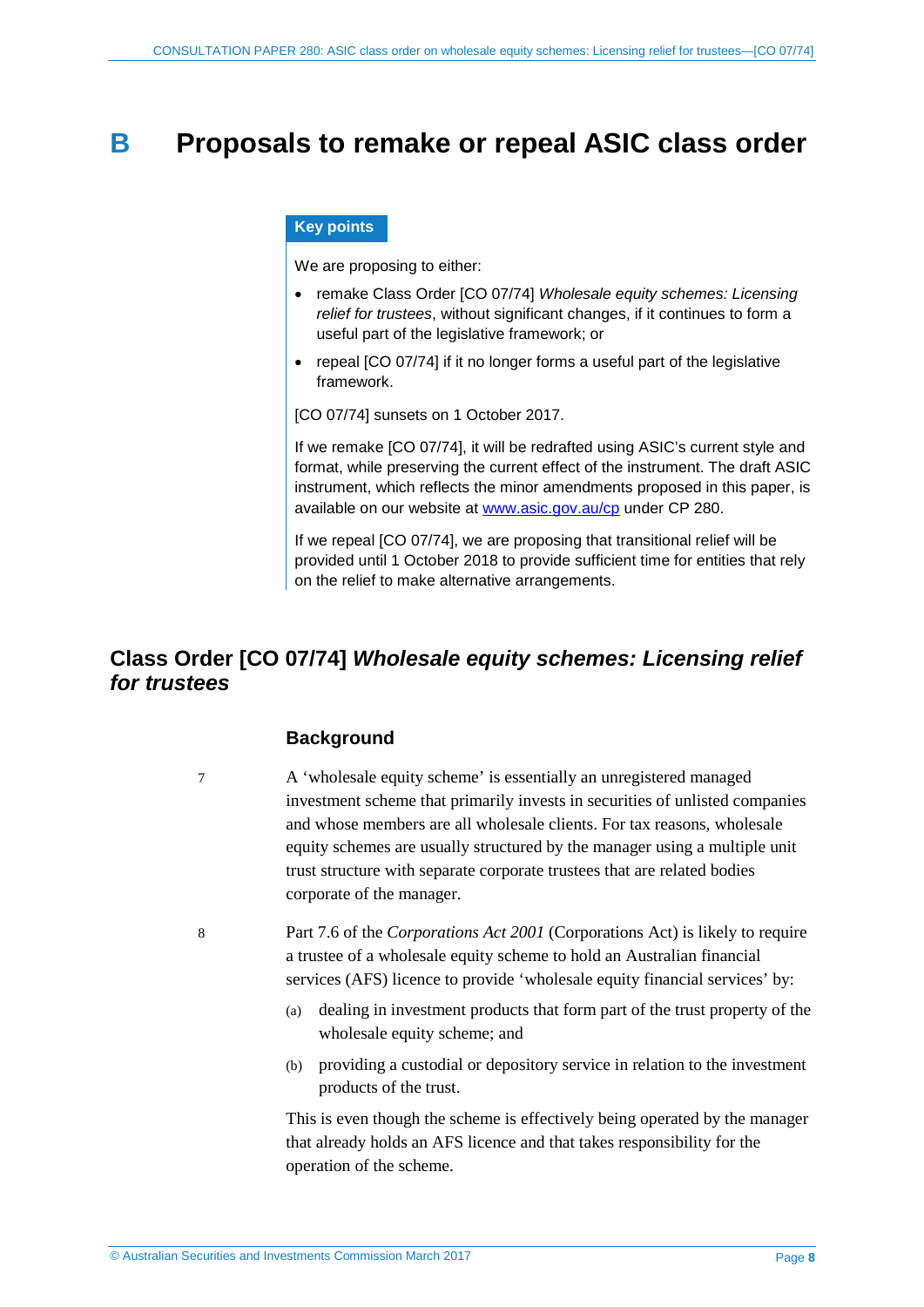- 9 [CO 07/74] provides relief to trustees of wholesale equity schemes from the requirement to obtain an AFS licence in the circumstances specified in the class order. This relief has been provided to remove impediments in the venture capital industry by removing unnecessary regulatory burdens.
- 10 In 2013, as part of our wider review of the financial and custody requirements applicable to AFS licensees, we strengthened the financial requirements for responsible entities and custodial and depository service providers, imposing:
	- (a) new financial requirements relating to net tangible assets (NTA), cash flow projections and liquidity; and
	- (b) minimum standards (or custody requirements) for providers of custodial or depository services.

11 The financial requirements are outlined in [Regulatory Guide 166](http://asic.gov.au/regulatory-resources/find-a-document/regulatory-guides/rg-166-licensing-financial-requirements/) *Licensing: Financial requirements* (RG 166) and are implemented through [Class Order](https://www.legislation.gov.au/Details/F2014C01029)  [\[CO 13/760\]](https://www.legislation.gov.au/Details/F2014C01029) *Financial requirements for responsible entities and operators of investor directed portfolio services* an[d Class Order \[CO 13/761\]](https://www.legislation.gov.au/Details/F2014C01030) *Financial requirements for custodial or depository service providers*.

- 12 The custody requirements are outlined in [Regulatory Guide 133](http://asic.gov.au/regulatory-resources/find-a-document/regulatory-guides/rg-133-managed-investments-and-custodial-or-depository-services-holding-assets/) *Managed investments and custodial or depository services: Holding assets* (RG 133) and implemented through [Class Order \[CO 13/1410\]](https://www.legislation.gov.au/Details/F2015C00036) *Holding assets: Standards for providers of custodial and depository services*.
- 13 The financial and custody requirements are not currently reflected in [CO 07/74].

#### **Proposal**

**B1** If we form the view that [CO 07/74] still forms a useful part of the legislative framework, we propose to continue the relief currently given by [CO 07/74] in a new legislative instrument that reflects current drafting practice, without significant changes: see draft ASIC Corporations (Wholesale Equity Scheme Trustees) Instrument 2017/XX attached to this consultation paper. You can access the current instrument on [www.legislation.com.au](http://www.legislation.com.au/) by clicking on the following direct link: [CO [07/74\].](https://www.legislation.gov.au/Details/F2011C00650)

The changes proposed are to:

- (a) amend the relief to align it with [CO 13/760], [CO 13/761] and [CO 13/1410], which have come into force since the introduction of [CO 07/74];
- (b) provide transitional provisions to continue the relief under [CO 07/74] until the end of the financial year of the trustee (see Part 4 of the draft instrument);
- (c) update the name of the legislative instrument;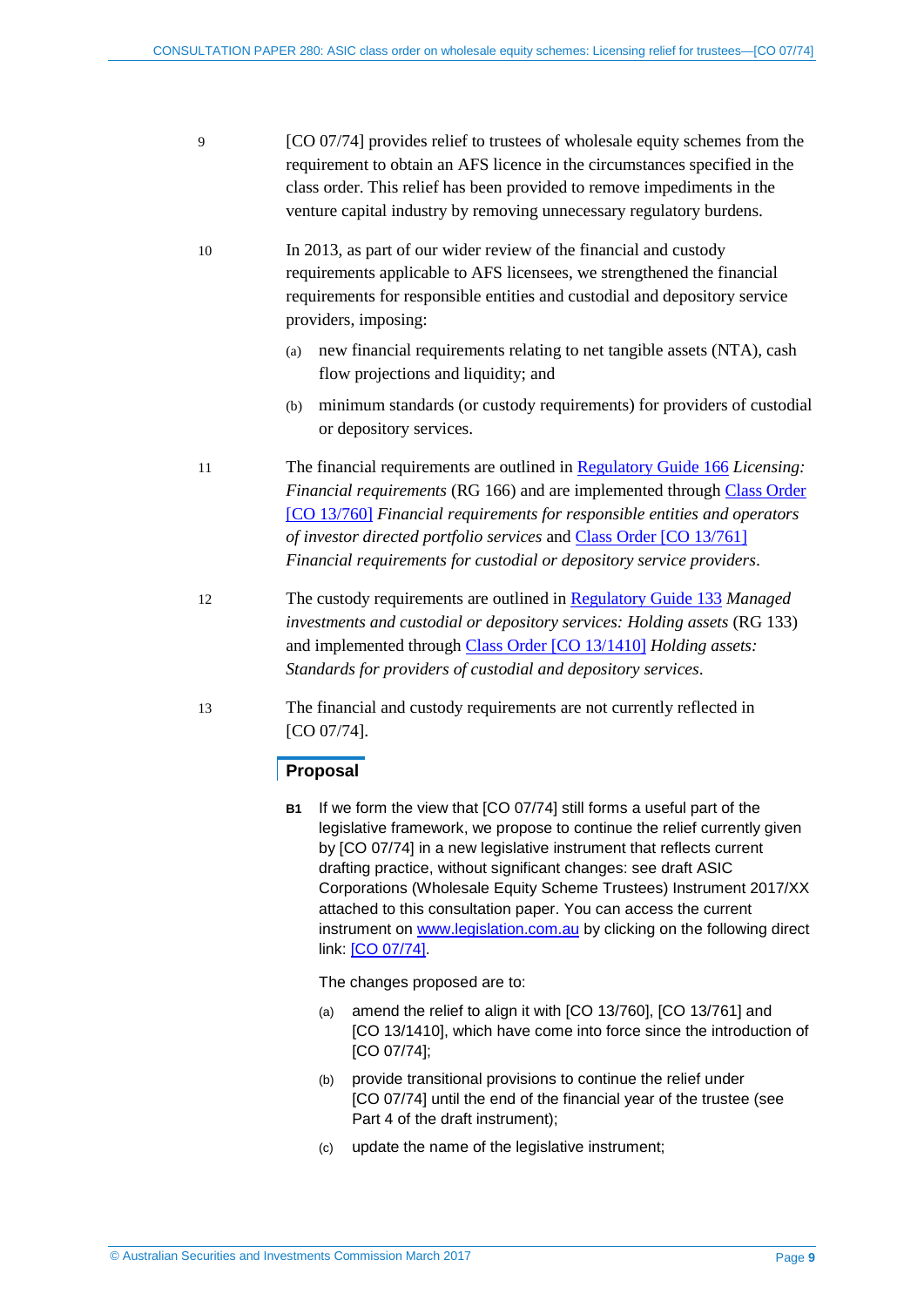- (d) reflect current drafting practice and update the format of the current document;
- (e) simplify the drafting to give greater clarity;
- (f) update legislative references and definitions; and
- (g) correct any minor drafting errors.

#### *Your feedback*

- B1Q1 Do you consider that [CO 07/74] is currently operating effectively and efficiently? Please provide reasons for your view.
- B1Q2 Do you see any regulatory impacts or costs associated with amending the relief to align it with [CO 13/760], [CO 13/761] and [CO 13/1410]? Please provide reasons for your view and details of costs.
- B1Q3 Do you consider that the transitional provisions will provide sufficient time to meet the new financial and custody requirements? Please provide details about the steps that will need to be taken to meet these requirements and an estimate of the timeframe required to complete these steps.
- B1Q4 Do you see any regulatory impacts or costs associated with making any necessary changes to ASIC's systems to ensure our registers reflect the trustees and wholesale equity schemes relying on the relief and their compliance with the conditions of relief? Please provide reasons for your view and details of costs.

#### **Rationale**

14 Under this proposal, relief would be available under a new legislative instrument with amended conditions, subject to the transitional provisions.

#### **Aligning financial and custody requirements for trustees**

15 We are proposing to align the relief provided to trustees of wholesale equity schemes with the equivalent requirements for licensed providers of custodial and depository services implemented through [CO 13/761] (excluding the NTA requirements and the audit requirements insofar as they relate to compliance with the NTA requirements) and [CO 13/1410] and outlined in RG 166 and RG 133 (subject to the transitional relief discussed in paragraph [21](#page-10-0) below).

16 A trustee, as a custodial and depository service provider, will need to meet:

- (a) the tailored cash needs requirement in [CO 13/761] instead of the cash needs requirement under condition 13(c) of PF 209 that applies under [CO 07/74];
- (b) the requirement to lodge an audit report opinion on its compliance with the tailored cash needs requirement under [CO 13/761] instead of an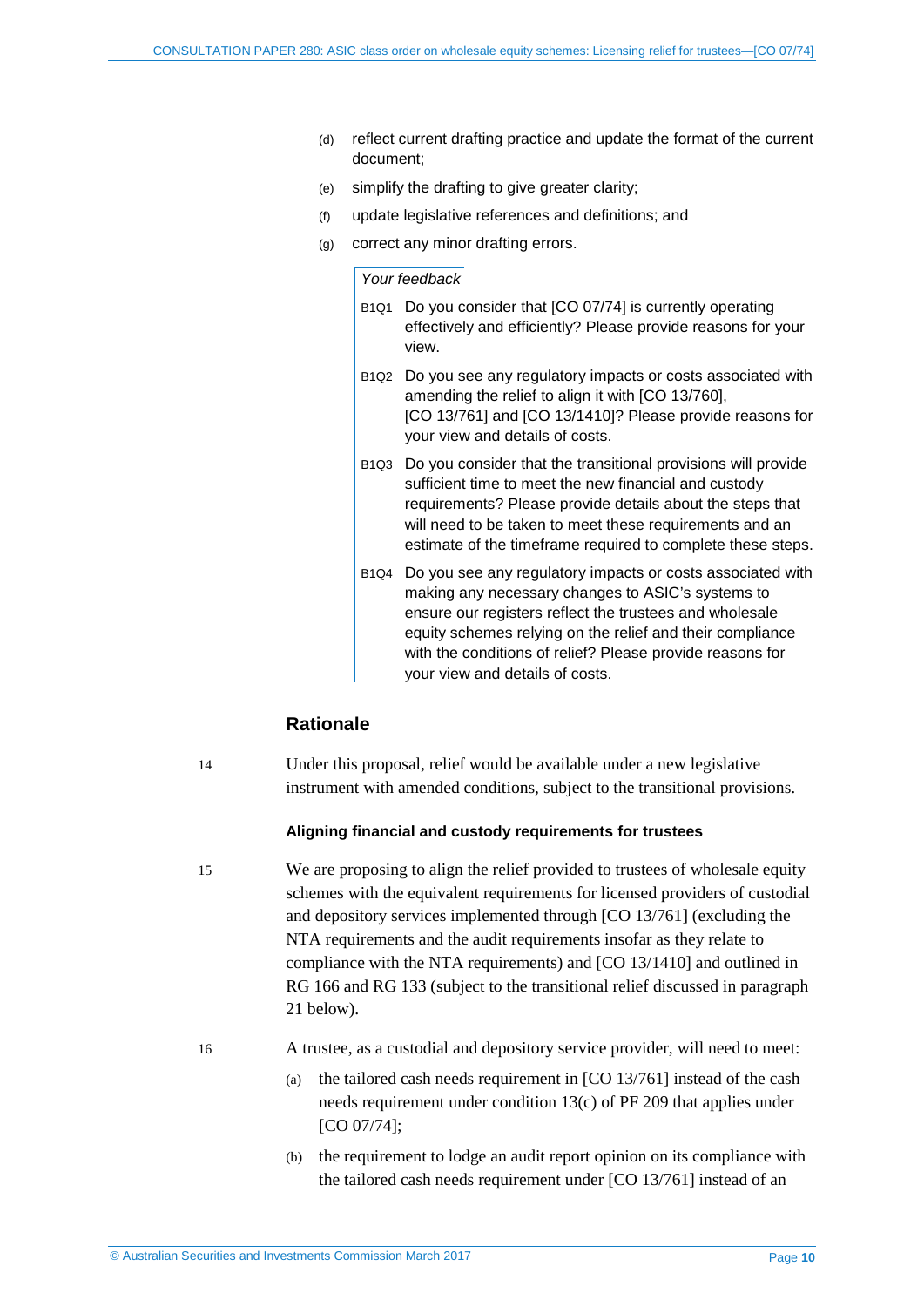audit report under condition 28 of PF 209 that applies under [CO 07/74]; and

- (c) the custody requirements for providers of custodial and depository services in [CO 13/1410].
- 17 However, a trustee, as a custodial and depository service provider, will not need to meet the NTA requirements or lodge an audit report opinion on its compliance with the NTA requirements in [CO 13/761].
- 18 These financial and custody requirements were introduced in 2013 to apply to all providers of custodial and depository services to address risks associated with the provision of these services. Aligning the relief provided to trustees of wholesale equity schemes with these financial and custody requirements will promote consistency and the informed participation of investors.

#### **Aligning financial requirements for managers**

- 19 As an AFS licensee, the manager must already meet the financial and custody requirements implemented through [CO 13/760], [CO 13/761] and [CO 13/1410] and outlined in RG 166 and RG 133, subject to the authorisations on the AFS licence.
- 20 Under paragraph 5(a)(C) of [CO 07/74], managers must treat the assets, liabilities, cash inflows and cash outflows of the trustee as though they were included in the AFS licence. The relevant financial conditions are defined in [CO 07/74] and in the manager's AFS licence. To promote consistency and the informed participation of investors, we are proposing to continue the requirement in paragraph  $5(a)(C)$  of  $[CO 07/74]$  but to align it with the financial requirements in [CO 13/760] and [CO 13/761]. We are proposing to achieve this outcome through Part 3 of the draft instrument to avoid requiring an AFS licence variation.

#### **Transitional relief**

- <span id="page-10-0"></span>21 We are proposing to repeal [CO 07/74] on the same date as we make a new legislative instrument preserving the effect of [CO 07/74] beyond the sunset date of 1 October 2017.
- 22 We are proposing to provide transitional relief to a trustee that relied on the relief in [CO 07/74] immediately before its repeal to enable the relief under [CO 07/74] to continue until the end of the financial year of the trustee (if the repeal does not occur at the end of the financial year of the trustee). The transitional relief is designed to simplify the preparation of financial reports and the audit process.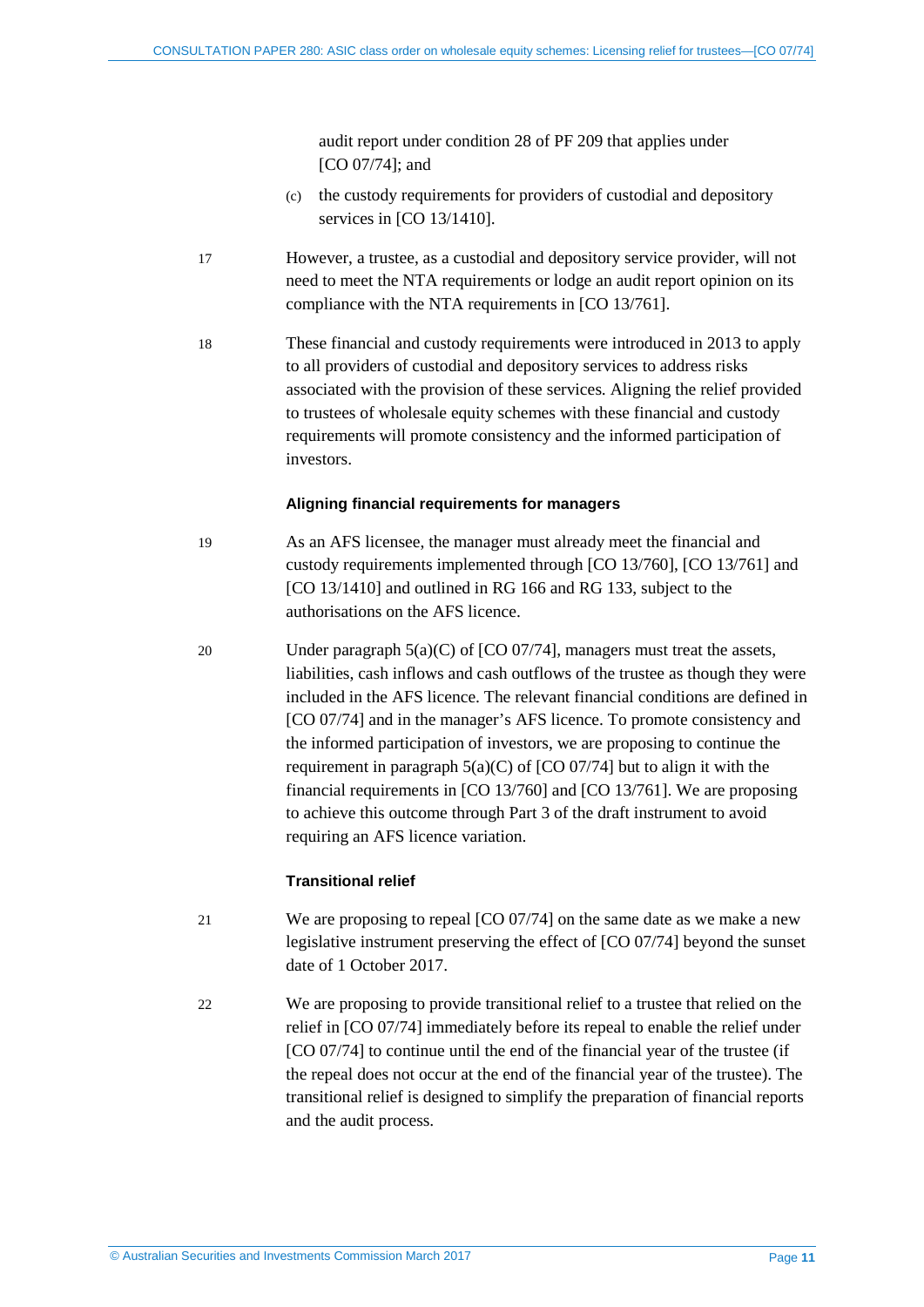#### **Proposal**

- **B2** If we form the view that [CO 07/74] no longer forms a useful part of the legislative framework, we propose to:
	- (a) repeal [CO 07/74], which would otherwise sunset on 1 April 2017; and
	- (b) provide transitional relief in the form of [CO 07/74] for a period of 12 months beyond its sunsetting date to allow sufficient time for any entities relying on [CO 07/74] to make alternative arrangements.

Note: Under this proposal, relief would no longer be available after 1 October 2018.

*Your feedback*

- B2Q1 If you are an entity that relies on [CO 07/74], please provide details about:
	- (a) the wholesale equity schemes operated under [CO 07/74] (by name of manager and trustee (including ACN), and provide the name of the scheme, whether the scheme is currently operating and, for each scheme, the funds under management and the number of clients); and
	- (b) compliance with paragraph 5(c)(iii) of [CO 07/74] in relation to each wholesale equity scheme operated under [CO 07/74] (including, for the period commencing 30 June 2013 to 30 June 2016 inclusive, the dates of all lodgements for each scheme with ASIC and the entity that lodged the report(s) with ASIC).
- B2Q2 Do you consider that a 12-month extension of relief will be sufficient to allow alternative arrangements to be made? Please provide details about the steps that will need to be taken to comply with the Corporations Act and an estimate of the timeframe required to complete these steps.
- B2Q3 What costs would you incur if we do not provide relief in the form of [CO 07/74] after 1 October 2018? Please provide details.

#### **Rationale**

23 If responses received to this consultation confirm that the number of entities currently relying on and meeting the conditions of the relief are at such a low level that relief is not warranted, then those entities that continue to rely on and meet the conditions of the relief may make alternative arrangements. We consider that transitional relief in the form of [CO 07/74] should be provided for a 12-month period (until 1 October 2018) to allow sufficient time for any entities relying on [CO 07/74] to make alternative arrangements. This could include applying for individual relief (in the form of the draft instrument attached to this consultation paper) and for these applications to be considered by ASIC.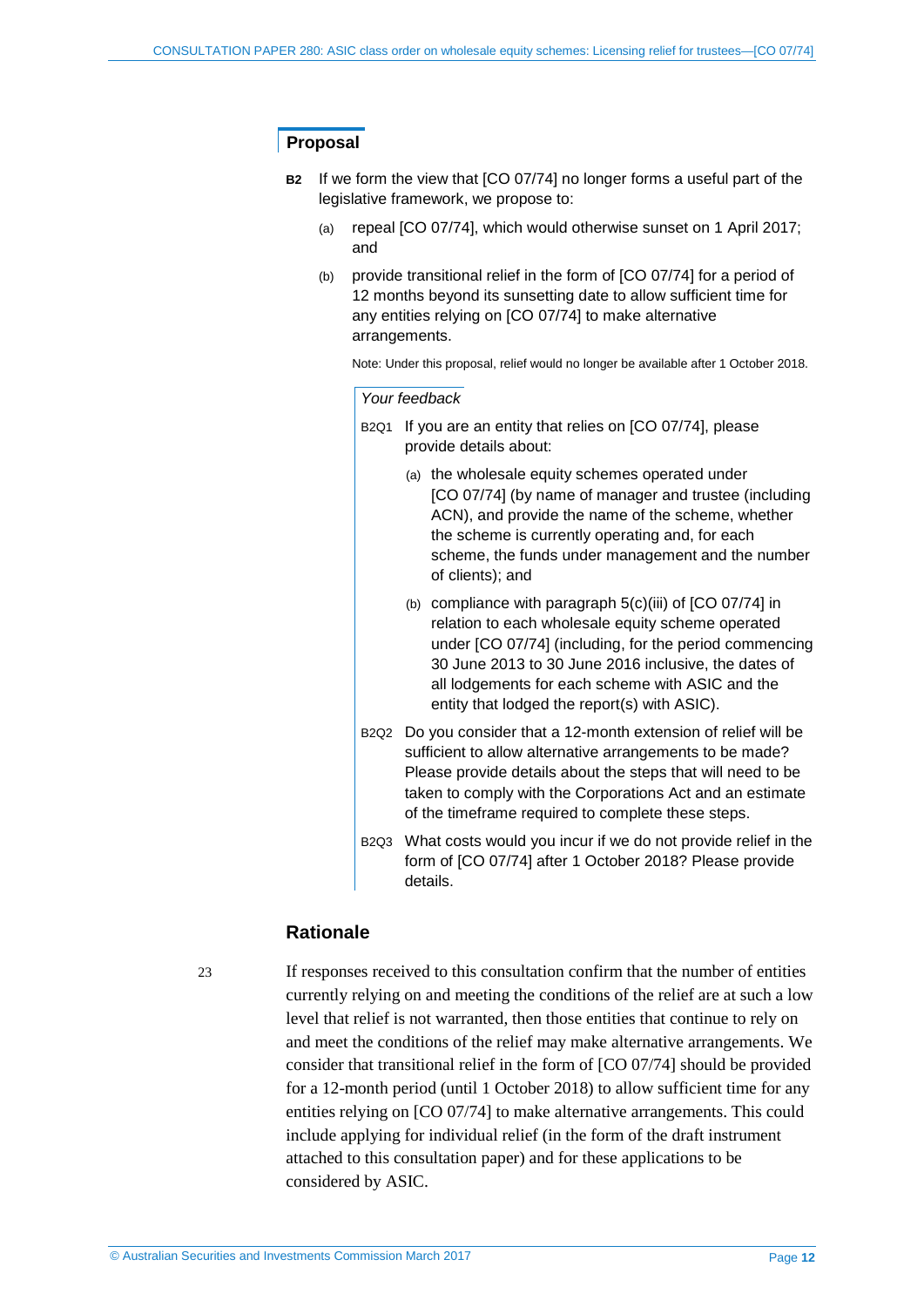# <span id="page-12-0"></span>**C Regulatory and financial impact**

- 24 In developing the proposals in this paper, we have carefully considered their regulatory and financial impact. On the information currently available to us we think they will strike an appropriate balance between: (a) reducing business costs; and (b) promoting the confident and informed participation of investors and consumers in the financial system. 25 Before settling on a final policy, we will comply with the Australian Government's regulatory impact analysis (RIA) requirements by: (a) considering all feasible options, including examining the likely impacts of the range of alternative options which could meet our policy objectives; (b) if regulatory options are under consideration, notifying the Office of Best Practice Regulation (OBPR); and (c) if our proposed option has more than minor or machinery impact on business or the not-for-profit sector, preparing a Regulation Impact Statement (RIS). 26 All RISs are submitted to the OBPR for approval before we make any final decision. Without an approved RIS, ASIC will not give relief or make any other form of regulation, including issuing a regulatory guide that contains regulation.
- 27 To ensure that we are in a position to properly complete any required RIS, please give us as much information as you can about our proposals or any alternative approaches, including:
	- (a) the likely compliance costs;
	- (b) the likely effect on competition; and
	- (c) other impacts, costs and benefits.

See 'The consultation process', p. [4.](#page-3-1)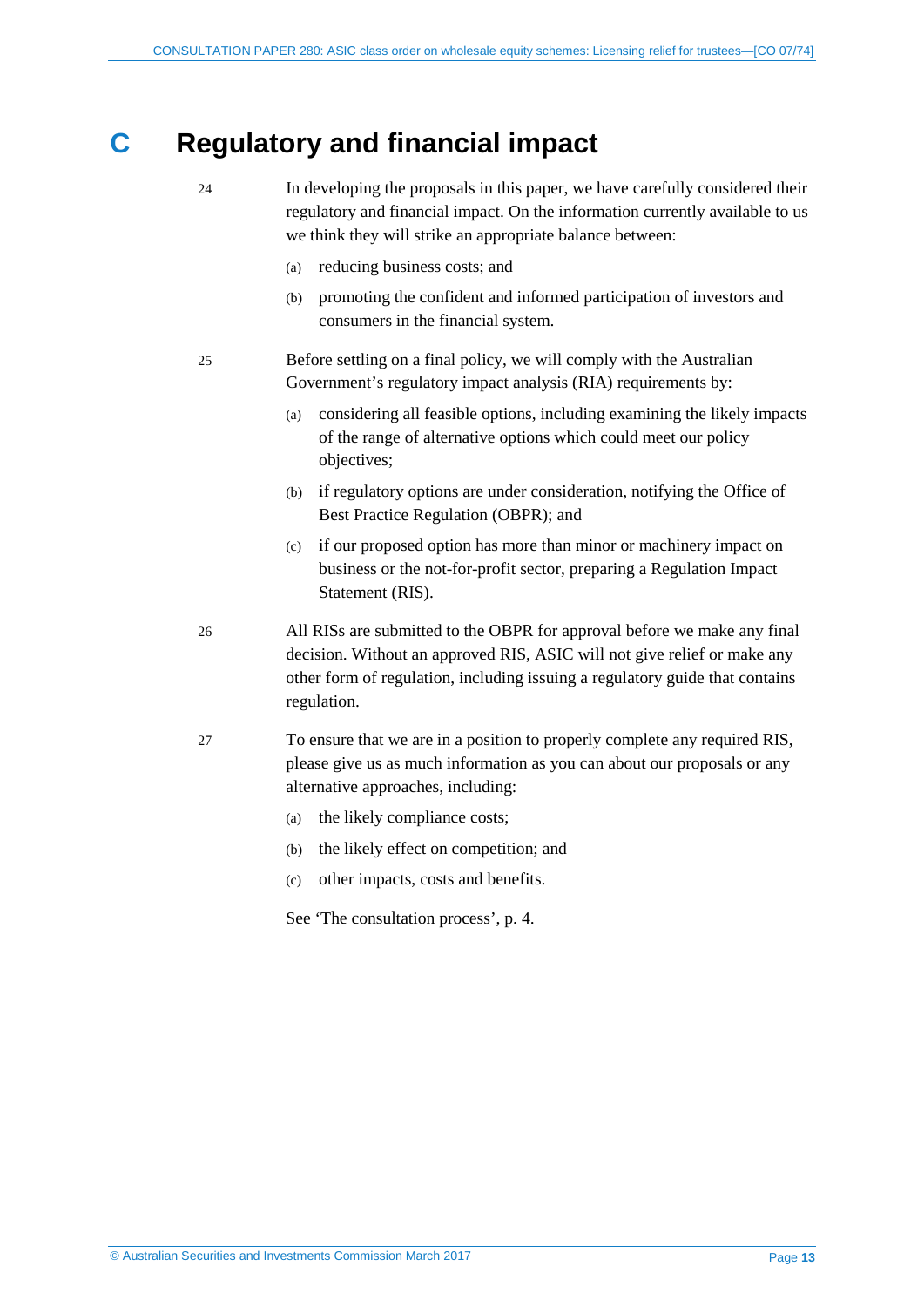# <span id="page-13-0"></span>**Key terms**

| Term                               | <b>Meaning in this document</b>                                                                                                                                                                                                                                                          |
|------------------------------------|------------------------------------------------------------------------------------------------------------------------------------------------------------------------------------------------------------------------------------------------------------------------------------------|
| AFS licence                        | An Australian financial services licence under s913B of<br>the Corporations Act that authorises a person who carries<br>on a financial services business to provide financial<br>services                                                                                                |
|                                    | Note: This is a definition contained in s761A.                                                                                                                                                                                                                                           |
| AFS licensee                       | A person who holds an AFS licence under s913B of the<br><b>Corporations Act</b>                                                                                                                                                                                                          |
|                                    | Note: This is a definition contained in s761A.                                                                                                                                                                                                                                           |
| ASIC                               | Australian Securities and Investments Commission                                                                                                                                                                                                                                         |
| [CO 07/74] (for                    | An ASIC class order (in this example numbered 07/74)                                                                                                                                                                                                                                     |
| example)                           | Note: Legislative instruments made from 2015 are referred<br>to as ASIC instruments.                                                                                                                                                                                                     |
| <b>Corporations Act</b>            | Corporations Act 2001, including regulations made for the<br>purposes of that Act                                                                                                                                                                                                        |
| Corporations<br>Regulations        | <b>Corporations Regulations 2001</b>                                                                                                                                                                                                                                                     |
| investment product                 | Means:                                                                                                                                                                                                                                                                                   |
|                                    | • a security within the meaning of s761A;                                                                                                                                                                                                                                                |
|                                    | • an option to acquire, by way of transfer, a security<br>covered by paragraphs (a), (b) or (c) of the definition of<br>'security' in s761A;                                                                                                                                             |
|                                    | • a managed investment product within the meaning of<br>s761A;                                                                                                                                                                                                                           |
|                                    | • a financial product covered by s764A(1)(ba);                                                                                                                                                                                                                                           |
|                                    | • an option to acquire, by way of transfer, a financial<br>product covered by s764A(1)(b)(i) or (ii); or                                                                                                                                                                                 |
|                                    | • an option to acquire, by way of transfer, a financial<br>product covered by s764A(1)(ba)(i) or (ii)                                                                                                                                                                                    |
| NTA                                | Net tangible assets                                                                                                                                                                                                                                                                      |
| relevant financial<br>requirements | In relation to an AFS licence, means conditions 13 (base<br>level requirements), 21 (financial requirements for holding<br>client money or property), 22 (financial requirements for<br>licensee transacting with clients) and 28 (audit opinion on<br>financial requirements) of PF 209 |
| retail client                      | A client as defined in s761G of the Corporations Act and<br>Ch 7, Pt 7.1, Div 2 of the Corporations Regulations                                                                                                                                                                          |
| s25 (for example)                  | A section of the Corporations Act (in this example<br>numbered 25), unless otherwise specified                                                                                                                                                                                           |